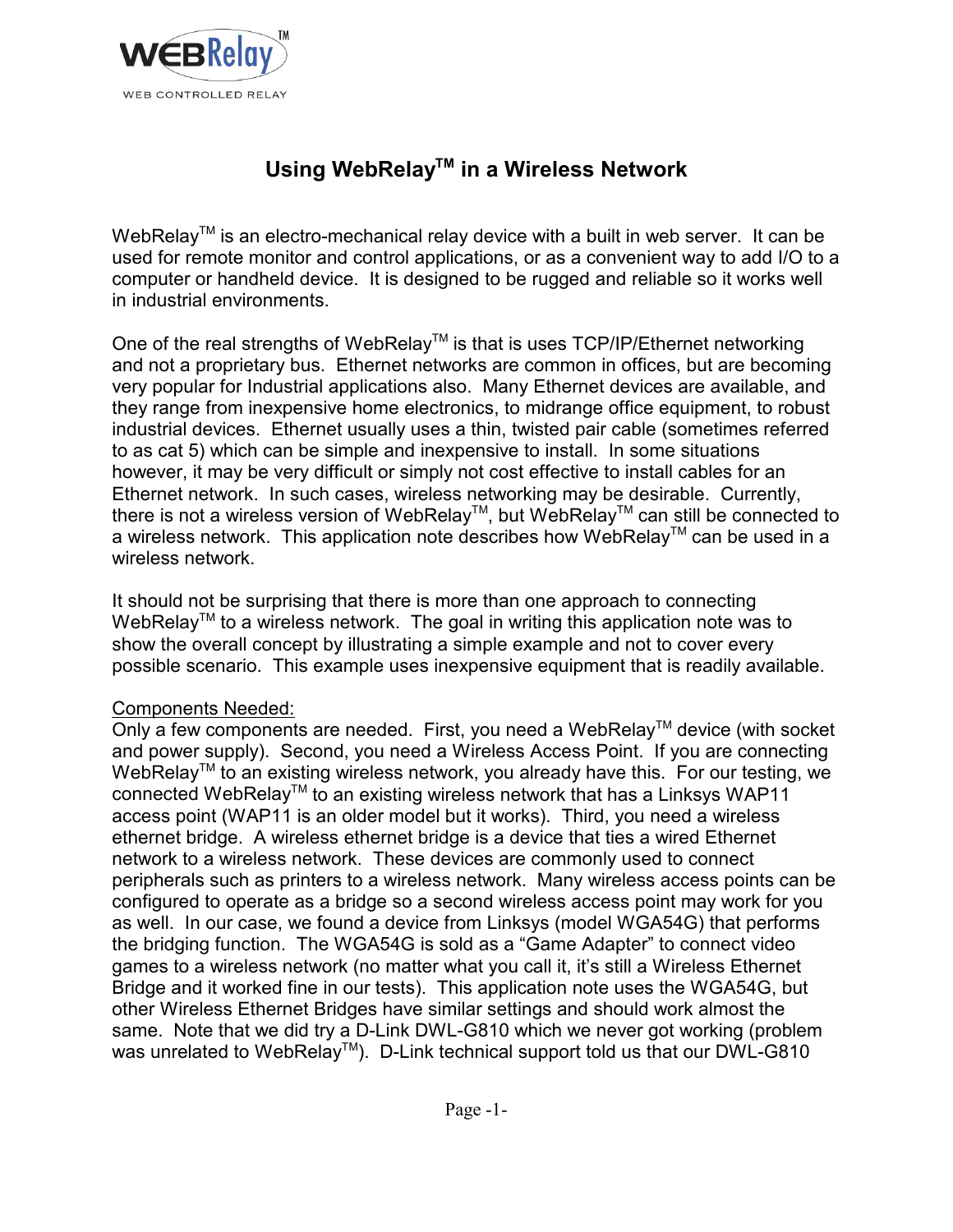device was faulty so we returned it and tried the Linksys. Another thing to mention is that the WGA54G would only allow us to connect a single device (one WebRelay<sup>TM</sup> per WGA54G). Other Wireless Ethernet Bridge devices will allow you to connect multiple devices on the remote side of the ethernet bridge. In our case we only wanted to test the concept so the WGA54G worked fine.

#### Connection:

The following illustration shows a simplified version of the network used in this example. The illustration shows a small Local Area Network connected to a larger IP network through a router. The Local Area Network consists of wired devices which connect to an Ethernet Switch and wireless devices which connect through a Wireless Access Point. Additional WebRelay™ units could be added to the wired network or the wireless network. All devices on this Local Area Network use IP addresses that begin with 192.168.1, and have a subnet mask of 255.255.255.0.



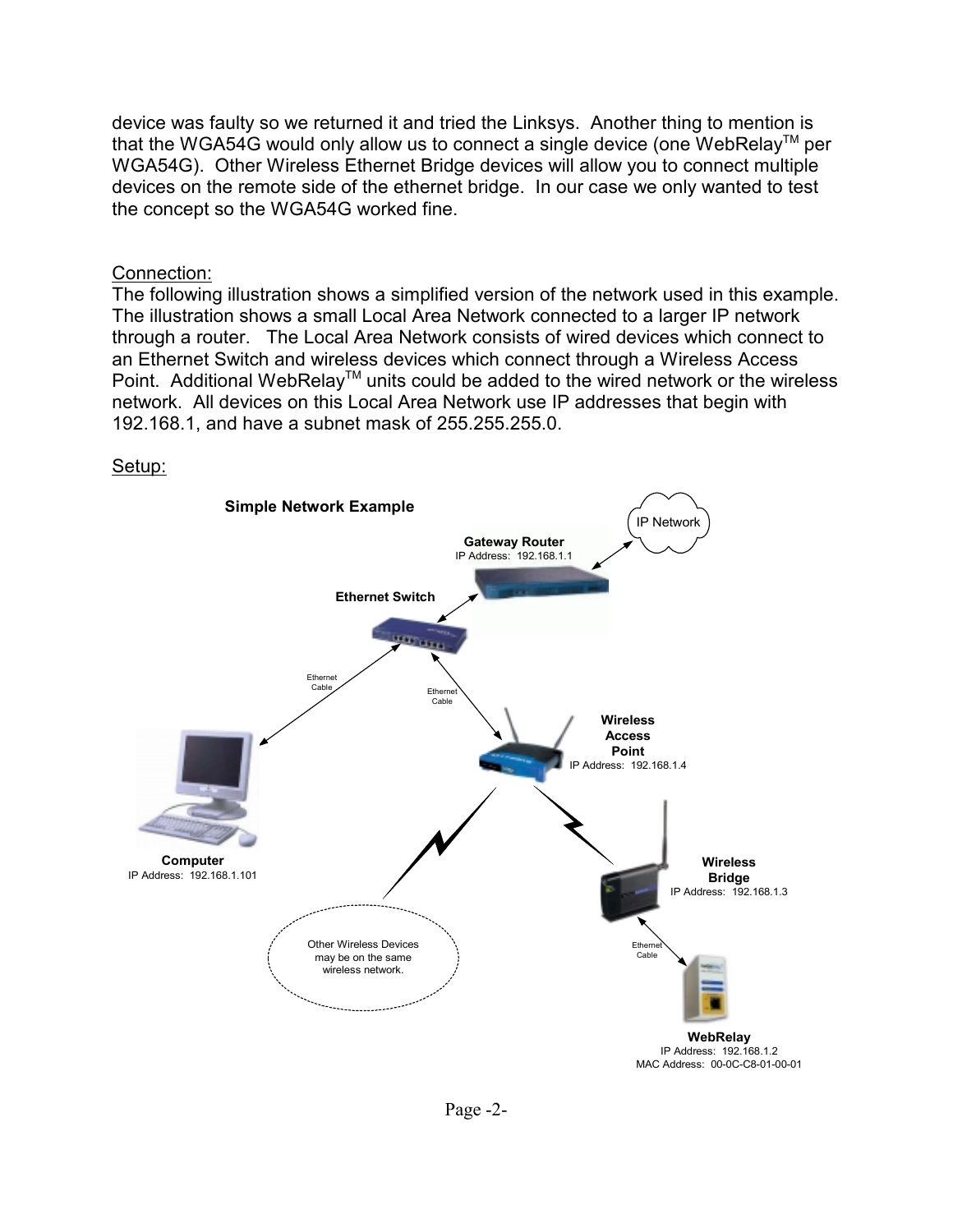In this application note, it is assumed that WebRelay<sup>TM</sup> is being connected to an existing wireless network so setting up the wireless access point will not be discussed.

Adding the WebRelay<sup>™</sup> unit to the wireless network consists of two basic steps. First, set up the wireless bridge using a computer and verify proper operation. Second, set up WebRelay™, connect it to the Wireless Bridge, and verify proper operation.

# Step 1: Wireless Bridge Setup

- 1a. Temporarily connect a computer to the ethernet port on the wireless bridge (in the figure, WebRelay<sup>TM</sup> is connected to that port). Make sure the computer has an IP address that is on the same network as the wireless bridge. In our case, the wireless bridge came with at default IP address of 192.168.1.250. Our computer has a IP address of 192.168.1.101 so it is on the same network.
- 1b. Now you can configure the wireless bridge from the computer. The WGA54G offers two options for configuration. First, the WGA54G comes with a CDROM that contains a configuration utility. You can run the configuration utility and answer the questions. The second option is to use a web browser based setup. In this case you would open a browser and type the address http://192.168.1.250 into the URL line. Either way you choose, the setup is similar. For detailed instructions see the instructions that came with your device.

-set the network type to Infrastructure (this may be a mechanical switch instead of a web page setting)

-set up the security to match the security settings in your wireless access point. If WEP encryption is enabled in your wireless access point you must enable WEP encryption in your wireless ethernet bridge. The encryption values and key must also match the wireless access point settings.

-Set the LAN IP settings. In our example network the settings are...

IP Address: 192.168.1.3

Subnet Mask: 255.255.255.0

Gateway: 192.168.1.1

Note that the IP address given here is the IP address that is used to communicate with the device. This means that when you change the IP address, you will need to change the IP address that your browser uses to communicate with the wireless bridge.

1c. If your wireless access point is set up to filter MAC addresses, you will need to add the MAC address of your computer to the list of allowed addresses. While you are at it, add the MAC address (serial number) of the WebRelay<sup>TM</sup> unit that you will be using.